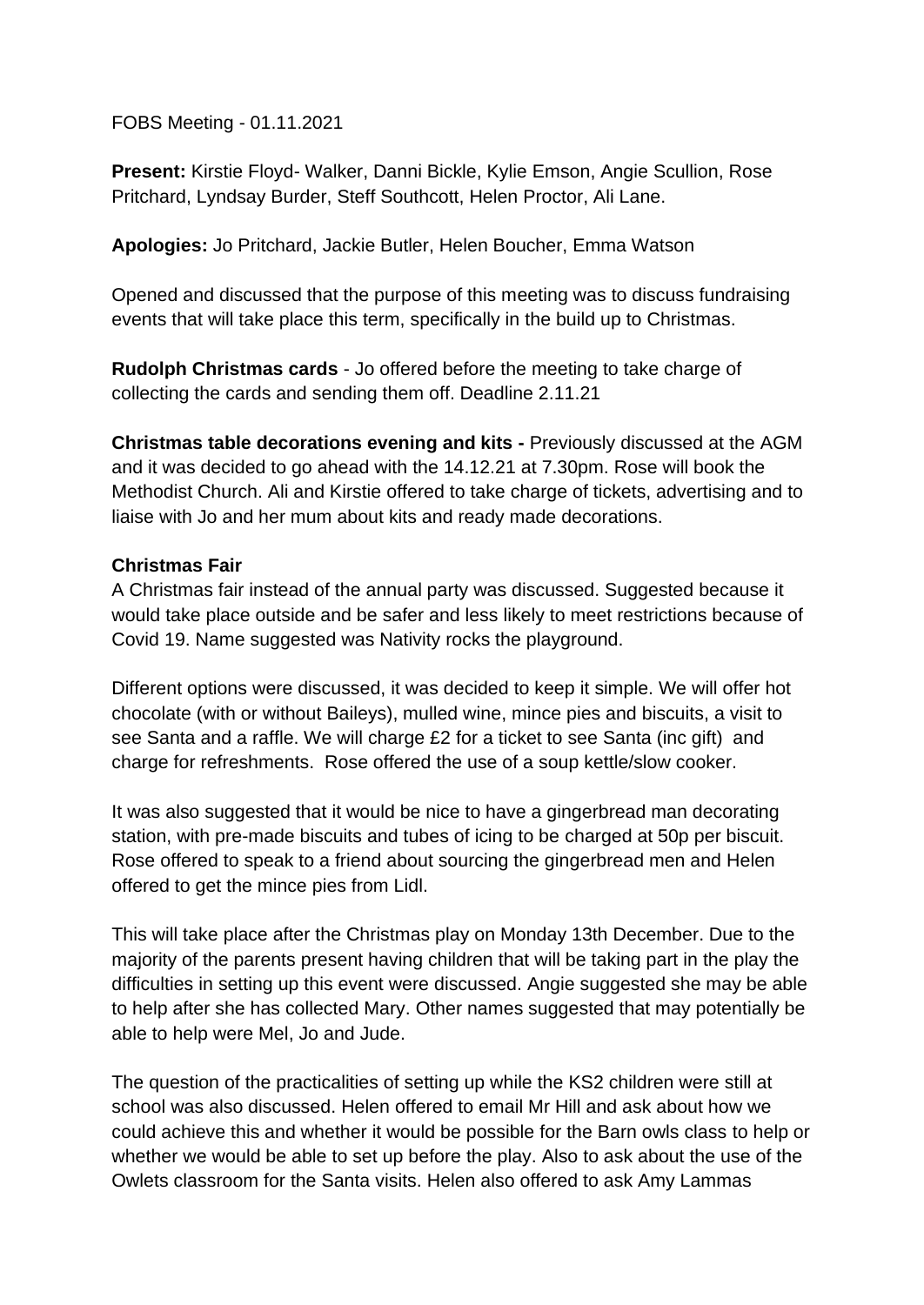whether her dad would be willing to be Santa again this year. It was discussed that Terry Pritchard and Gideon Pritchard had also previously been Santa but Rose said that they would prefer to be a last resort.

Rose offered to take charge of setting up the raffle and will liaise with Jo and Lyndsay regarding any raffle prizes we may already have available as well as books of raffle tickets.

Helen offered to create a Christmas music playlist and bring a bluetooth speaker for the event and to sort out the tickets for visiting Santa.

Ali offered to arrange purchasing the gifts for this event and to combine this with purchasing the gifts for the school Christmas dinner. Ali will speak to Hazel and find out the number of children that are at school.

### **Wildlife Packs**

This idea was suggested at the AGM and it was discussed that as the school has partnered with the Devon wildlife trust something nature based would be a good idea. We will discuss further at the next meeting.

# **Big PTA Christmas Raffle**

It was decided that we would do this again this year. Ali offered to take charge of this and set it up.

# **Teacher Requests**

Rose said that she had spoken with the class teachers about specific requests they had for their classrooms.

Owlets - rug Tawny Owls - unsure Snowy Owls - plants and watering cans Barn Owls - beanbags

Agreed to give each class a budget of £50 and the teachers could source what they needed.

# **Contactless Card Machine**

The idea of FOBS having a contactless card machine for future events was discussed and decided that this would be a worthwhile investment. Ali is going to speak to Jo regarding this as Jo previously did research to obtain one for the cricket club.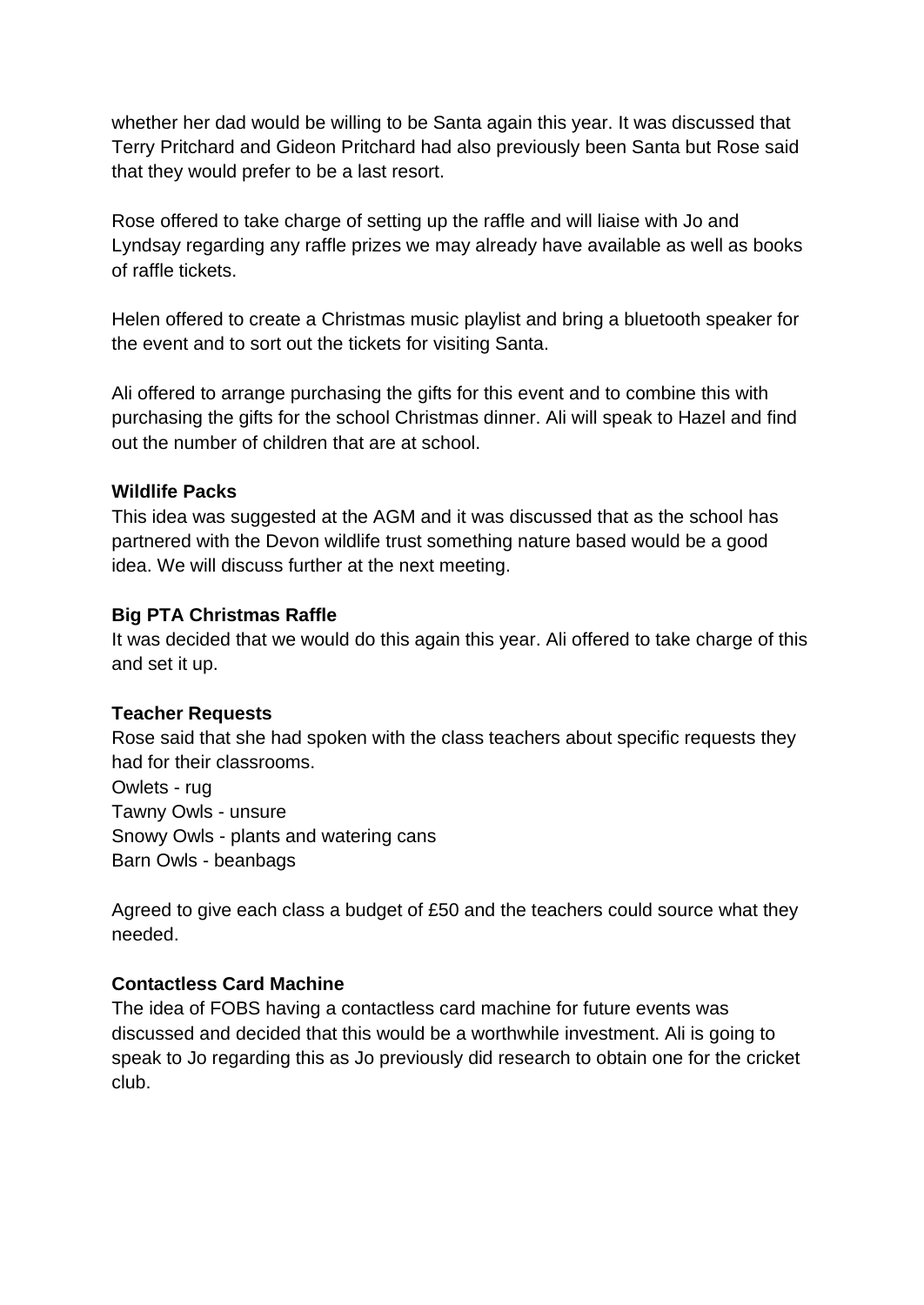## **Bird Feeders/ Fat Balls**

This was an idea also discussed at the AGM, Helen did some research into different methods and found some options and costs for the supplies. It was decided that we will revisit this idea in the new year.

## **200 Club**

Angie raised this as a potential fundraising idea, Rose informed us that there already was one in the village so it was decided that we would not pursue this idea.

#### **Halloween 2022**

Danni suggested that we could have a stall selling toffee apples (but covered in chocolate) for next halloween.

### **Break the rules day**

Helen suggested this as a possible future fundraising idea.

### **Barn Dance**

At the AGM it was suggested that we could have a barn dance in February instead of the Christmas party so that this would be inclusive of all families and would hopefully be a better time with regards to Covid 19. The date suggested for this is 19th February and it will be discussed at the next meeting. Kirtsie is going to speak to Rachel Dewsbery about this.

#### **Ladies Night**

Lyndsay suggested a ladies night. It was discussed that we would need to source male volunteers to run the bar so that all the ladies can enjoy the event. Lyndsay and Ali are going to look into this. The suggested date is 5th February so that it does not coincide with lambing season and we will hopefully get more uptake from the community.

#### **World Cup**

It was suggested that we do something to coincide with next years world cup, this will be discussed at a future meeting

# **Calendar for the kids**

This was suggested as an idea for next Christmas, a calendar with photos of the children for each month.

# **School Photos**

Danni made a suggestion based on a previous conversation with Karen, The school photos are always expensive and very rarely turn out how parents would like them. The idea was the FOBS or someone we hire (Milly Davies was suggested) take